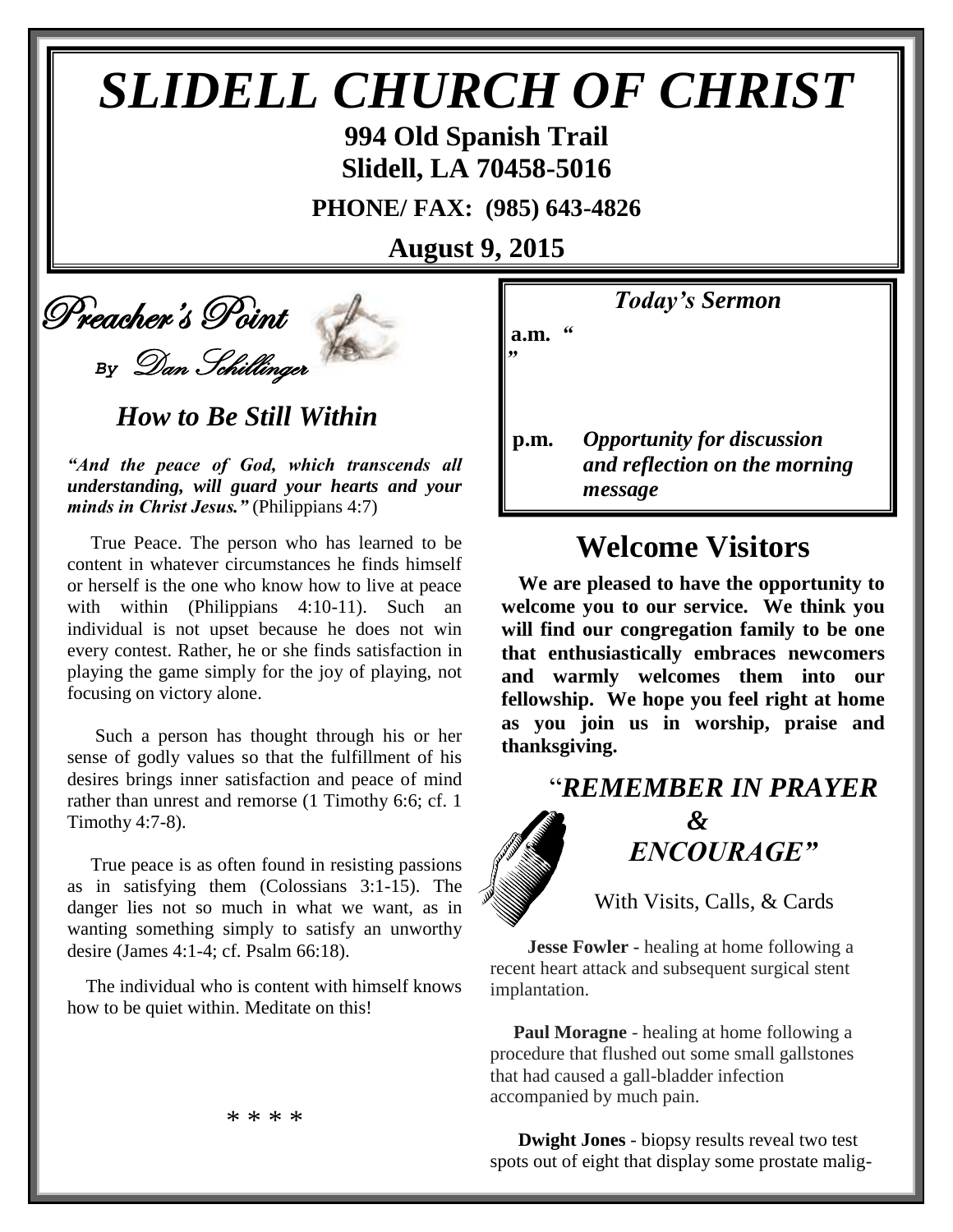nancy. He has opted to have the organ surgically removed soon.

 **Angel Mangus** (of Houston, TX, niece of Carl Mangus) - afflicted with inoperable stage 4 brain cancer.

**Charles Espadron** (Claudia's brother, in Atlanta) - diagnosed with cancer in one lung. Because of his weak heart, doctors see no treatment options.

 **Carl Mangus** - afflicted with congestive heart symptoms, feeling weak, and losing weight.

 **Shirley Ervin** - scheduled for right shoulder surgery on 11 Aug at Northshore Ochsner hospital her in Slidell.

 **Stephanie Smith** (sister of Kevin Cox) - needs surgery for her right shoulder, but a calcium deficiency won't permit this now.

 **Jeff Vaccaro** - for the healing a recent sunburned blisters on both legs.

**Elery Martin** (friend of the Caseys, near Montgomery, AL) - five year old girl experiencing seizures, awaiting recent tests results.

**Zach Steele** - for success and healing through the process of receiving his long-awaited bone marrow transplant.

**Cecilia McDonald** (Kate's mom, in Pleasanton, Texas) - thanksgiving that her physical condition has improved well enough for her to attend church. Pray that her health continues to improve while she receives in-home care.

**Eddie Greene** (of Atlanta, Dwight & Dorsie's on-in-law) - afflicted with sciatica.

(life-long friend of Kathy Pederson's daughter Brandy) - facing cancer surgery soon.

 **Dorothy Bryan** - suffering hearing loss, and she wass scheduled for a cat scan on 05 Aug.

**Rosa Nuñez** (good friend of the Vargas family) - having serious painful health problems.

**Ken Cheri** (Courtney's brother) - still healing well following recent successful hip replacement surgery.

**Jessica Fowler** (Jesse and Shirley's granddaughter, a resident of Lockport, LA**)** - has some vexing problems besetting her.

**Terri Jones** - pray that she'll come to feel better through her current negative phase in her Epstein-Barr disorder.

**Dale Epperley** - thanksgiving that his health is showing no symptoms of impairment despite the presence of a 70% blockage in his right carotid artery and a 40% blockage on his left side. For now, doctors think that no treatments are necessary.

**Gerald Molina** - has an appointment to see a surgeon on 03 Aug. for possible scheduling of lower-back surgery in the near future. But he continues to be afflicted with fluid build-up throughout his body.

**Jace Roig** (newborn son of Colton Roig) health has improved enough for him to be transferred to Ochsner-Northshore Hospital in Slidell. But he is afflicted now with a strep B infection, and still has an arachnoid cyst in his brain, and cardiac openings that have not yet healed.

**Sharon Honoré** (sister of Anita, and a member at the Crowder Blvd. church) - has advanced breast cancer.

 **Maria Aurelia Alsaro** (Marisol's mother, in Costa Rica) - afflicted with kidney problems.

 **Clara Leonard** - pain continues to subside somewhat.

 **Mildred Tymkiw** - resting at home and trying to regain well-being after some recent chest pains.

 **Bobby Leonard** - awaiting test results from his recent appointment with a kidney specialist.

 **Chad Michael** - a recent visitor who is undergoing hardships.

#### **Pray for all who are travelling.**

**Pray for Latino evangelism in our area.**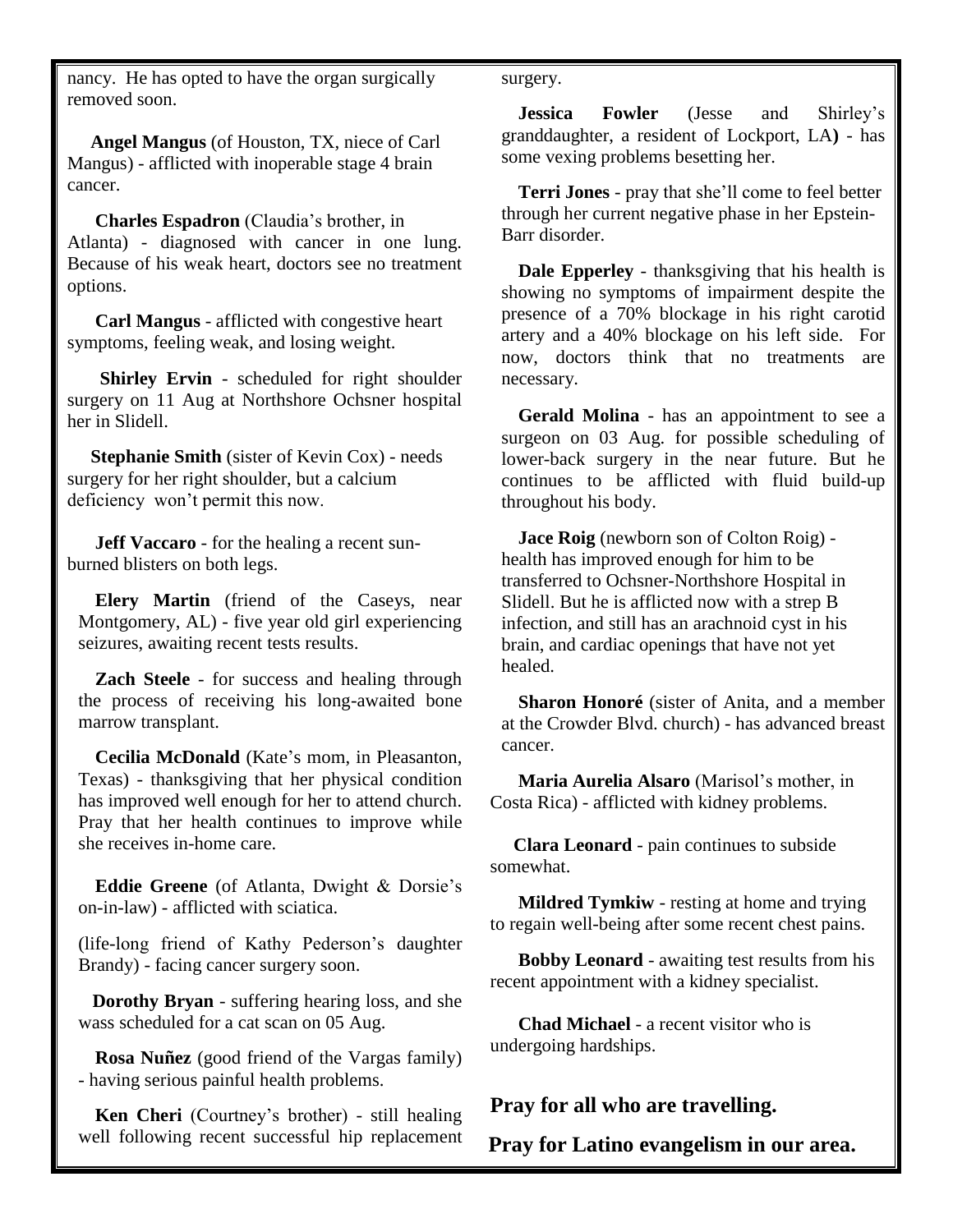**Pray for our elders: Courtney Cheri, Dwight Jones and Gerald Molina.**

**Pray for President Obama and all our elected officials.**

**Pray for our men and women in our armed forces, both here and abroad!**

#### **\* \* \* \***

#### **The Epistles: Applying Them Today**

Adapted from Fee & Stuart, *How to Read the Bible for All Its Worth* (3rd edition)

We come now to what we referred to previously as questions of application. What do these texts mean to *us*? This is the crux of everything, and in comparison to this task, exegesis is relatively easy. At least in exegesis, even if there are disagreements at particular points, most people are agreed upon the parameters of meaning; there are limitations of possibilities set by the historical and literary contexts. Paul, for example, cannot have meant something that he and his readers had never heard of; his meaning at least has to have been a First-Century possibility.

However, no such consensus of parameters seems to exist for *hermeneutics* (*learning to hear the meaning in the contexts of our day*). *All* people "do" hermeneutics, even if they know nothing about exegesis. Through the various faith groups who look to the Bible as their authority, despite our differences, there is in fact a common ground of hermeneutics among us, even if we have not always articulated it. We can advance our biblical understanding first of all by describing the common hermeneutics of most believers, show its strengths and weaknesses, and then discuss and offer guidelines for several areas where this common hermeneutics seems inadequate. The big issue among those committed to Scripture as God's word has to do with the problems of *cultural relativity*: what is cultural and therefore belongs to the First Century alone and what transcends culture and is thus a word for all seasons. Therefore we will give this issue a considerable amount of attention.

Our problems--and differences--are generated by those texts that lie somewhere in between these two, where some of us think we should obey exactly what is stated and others of us are not so sure. Our application difficulties here are several, but they are all related to one thing--our lack of consistency. This is the great flaw in our common hermeneutics. Without necessarily intending to, we bring our theological heritage, our ecclesiastical traditions, our cultural norms, or our concerns for daily living to the Epistles as we read them. And this results in all kinds of selectivity or "getting around" certain texts.

It is interesting to note, for example, that everybody in conservative American Christendom would agree with our common stance on 2 Timothy 2:3 and 4:13. However, the cultural milieu of many of the same people causes them to argue against obedience to 1 Timothy 5:23: *"No longer drink only water, but use a little wine for your stomach's sake and your frequent infirmities."* That had only to do with Timothy, not with us, we are told, because water was unsafe to drink back then. Or else, it is even argued that wine really meant "grape juice"--although one wonders how that could have happened when Welch's processing and refrigeration were not available! But why is this personal word limited to Timothy while the exhortation to continue in the word (2 Timothy 3:14-17), which is also an imperative addressed only to Timothy, becomes an imperative for all people at all times? Perhaps one might well be right in bypassing 1 Timothy 5:23 as not having present personal application, but on *what* grounds?

Or take the problems that many traditional churchgoers had with the "Jesus people" in the late 1960s and early 1970s. Long hair on males had already become the symbol of a new era in the counter culture of the 1960s. For Christians to wear that symbol, especially in light of 1 Corinthians 11:14, *"Does not even nature itself teach you that if a man has long hair, it is a dishonor to him?"*, seemed like an open defiance of God himself. Yet most of those who quoted that text against the youth culture allowed for Christian women to cut their hair short (despite verse 15), did not insist on women's heads being covered in worship, and never considered that "nature" came